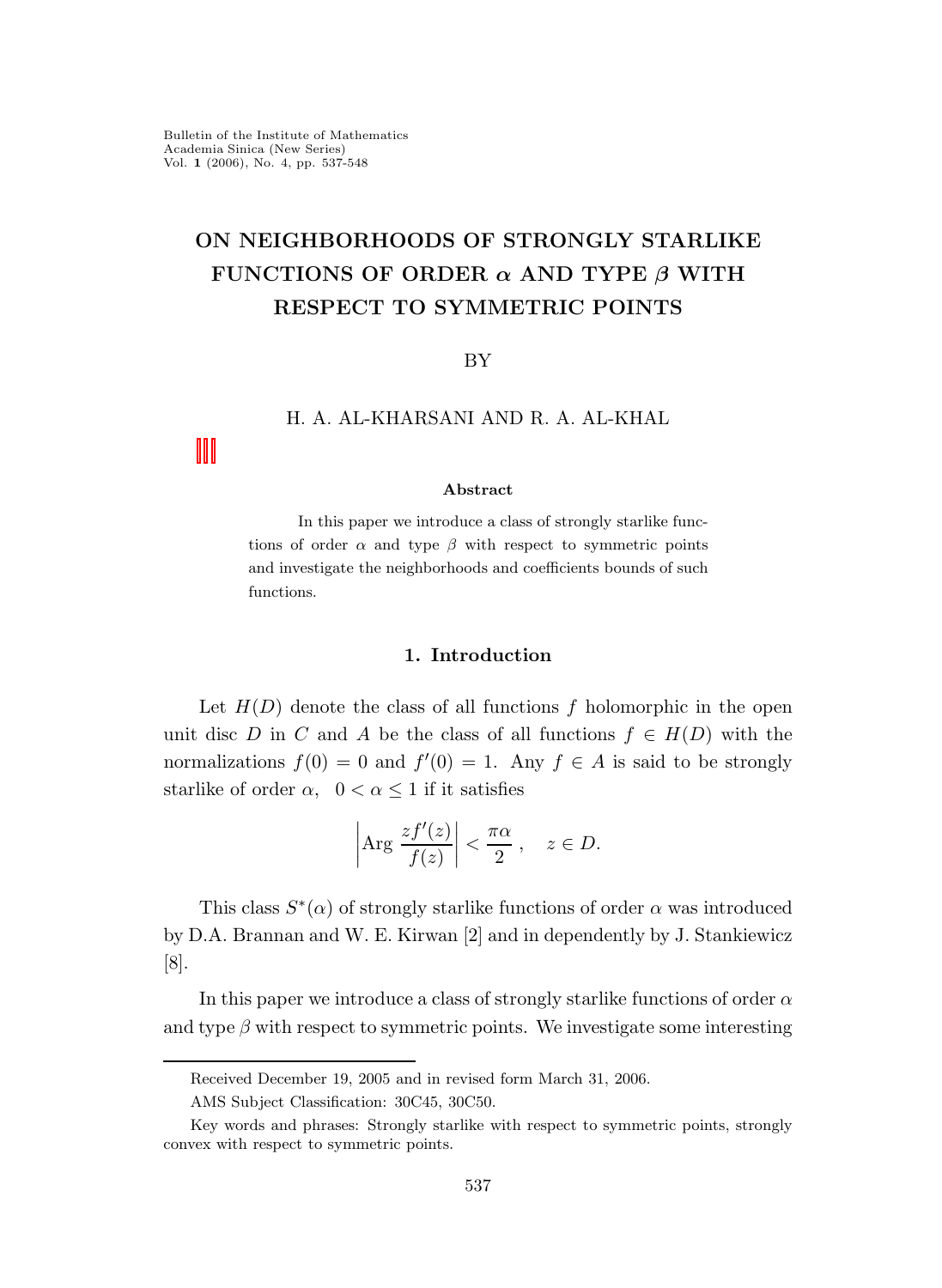properties of this class, e.g., the neighborhoods of such functions, coefficients bounds, and the criteria for a function to be in this class.

**Definition 1.1.** Let  $f \in A$ . For  $0 < \alpha \leq 1$  and  $0 \leq \beta < 1$  in D, f is said to be in the class  $\overline{S}_{\alpha,\beta}^*(\alpha)$  of strongly starlike functions of order  $\alpha$  and type  $\beta$  with respect to symmetric points if

$$
\left|\arg\left(\frac{2zf'(z)}{f(z)-f(-z)}-\beta\right)\right|<\frac{\alpha\pi}{2}\,\,\mathrm{in}\,\,D.
$$

Clearly,  $\overline{S}_s^*$  $s,0(\alpha) = \overline{S}_s^*$  $s(\alpha)$  the class of all strongly starlike functions of order  $\alpha$  with respect to symmetric points which was introduced by R. Parvatham and M. Premabai [4].

Also,  $\overline{S}_s^*$  $s_{s,0}^{*}(1) = S_{s}^{*}$ s the class of all starlike functions with respect to symmetric points which was introduced by K. Sakaguchi [7].

 $f \in \overline{S}_{s,\beta}^{*}(\alpha)$  means that the image of D under  $\left(\frac{2zf'(z)}{f(z)-f(z)}\right)$  $\frac{2zf'(z)}{f(z)-f(-z)} - \beta$ ) lies in the region  $\Omega$  defined by

$$
\Omega = \left\{ z \in C : |\arg z| < \frac{\alpha \pi}{2} \,, \quad 0 < \alpha \le 1 \right\}.
$$

Equivalently,  $f \in \overline{S}_{s,\beta}^*(\alpha)$  if and only if

$$
\frac{2zf'(z)}{f(z) - f(-z)} \neq \beta + te^{i\alpha \pi/2}, \quad t \in R^+.
$$

Or  $f \in \overline{S}_{s,\beta}^*(\alpha)$  if and only if

$$
\frac{2zf'(z)}{f(z) - f(-z)} = (1 - \beta)p(z)^{\alpha} + \beta,
$$

where  $p \in P$ , the class of all functions  $p(z)$  analytic in D for which  $\text{Re}\{p(z)\}\$ > 0 and  $p(z) = 1 + c_1 z + c_2 z^2 + \cdots$ ,  $0 < \alpha \le 1$ ,  $0 \le \beta < 1$ .

**Definition 1.2.** Any  $f \in A$  is said to be strongly convex of order  $\alpha$  and type  $\beta$  with respect to symmetric points in D if  $\forall z \in D$ ,  $\begin{array}{c} \begin{array}{c} \begin{array}{c} \begin{array}{c} \end{array} \\ \end{array} \end{array} \end{array}$  $\arg\left(\frac{2(zf'(z))'}{f'(z)}\right)$  $\frac{2(zf'(z))'}{(f(z)-f(-z))'} - \beta\bigg)$  $\lt \frac{\alpha \pi}{2}$  $\frac{\alpha}{2}$ ,  $0 < \alpha \leq 1$ ,  $0 \leq \beta < 1$ . Let  $K_{s,\beta}(\alpha)$  be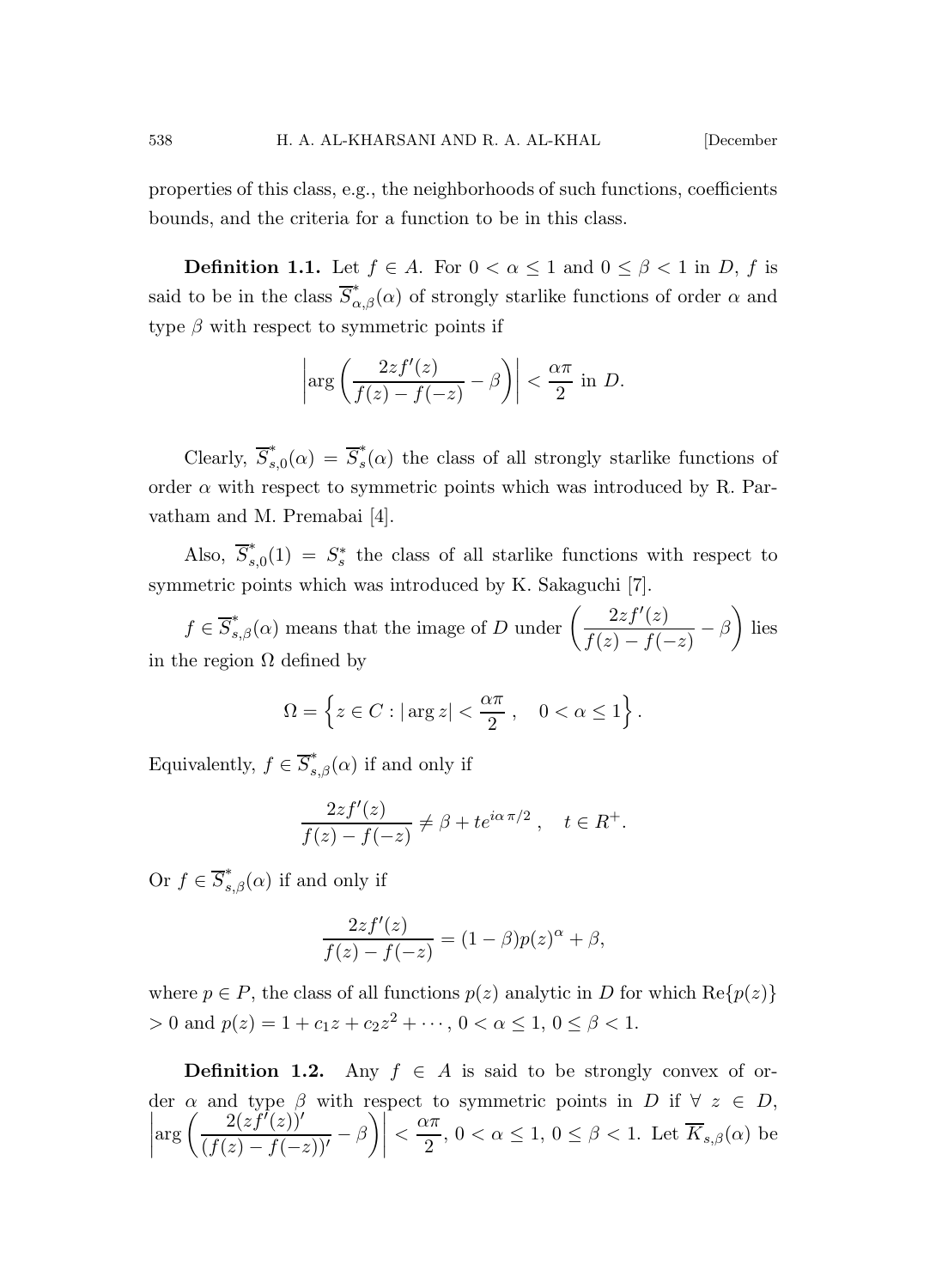the class of all strongly convex functions of order  $\alpha$  and type  $\beta$  with respect to symmetric points.

**Note.**  $\overline{K}_{s,0}(\alpha) = K_s(\alpha)$  – the class of all strongly convex functions of order  $\alpha$  with respect to symmetric points which was introduced by R. Parvatham and M. Premabai [4].

Also,  $\overline{K}_{s,0}(1) = K_s$  – the class of convex functions with respect to symmetric points which was introduced by R.N. Das and P. Singh [3].

The relation between the classes  $\overline{S}_{s,\beta}(\alpha)$  and  $\overline{K}_{s,\beta}(\alpha)$  is given as

$$
f \in \overline{K}_{s,\beta}(\alpha) \Leftrightarrow z f'(z) \in \overline{S}_{s,\beta}^*(\alpha).
$$

Any  $f \in A$  has the Taylor's expansion  $f(z) = z + a_2 z^2 + a_3 z^3 + \cdots$  in D.

## 2. Main Results

In order to derive our first result for the coefficients bounds of the class  $\overline{S}_{s,\beta}^*(\alpha)$ , we need the following lemma due to Pommerenke [1].

**Lemma 2.1.** If 
$$
p(z) = 1 + c_1 z + c_2 z^2 + \dots \in P
$$
, then  
 $|c_k| \le 2.$  (1)

**Theorem 2.1.** Let  $f(z) = z + \sum_{n=1}^{\infty}$  $k=2$  $a_k z^k$  belong to  $\overline{S}_{s,\beta}^*(\alpha)$   $(0 < \alpha \leq$  $1, 0 \leq \beta < 1$ ). Then

$$
|a_2| \leq \alpha(1-\beta)
$$
  

$$
|a_3| \leq \alpha^2(1-\beta).
$$

The result is sharp.

*Proof.* For  $f(z) \in \overline{S}_{s,\beta}^{*}(\alpha)$ , there is  $p(z) \in P$  such that

$$
\frac{2zf'(z)}{f(z) - f(-z)} = (1 - \beta)p(z)^{\alpha} + \beta.
$$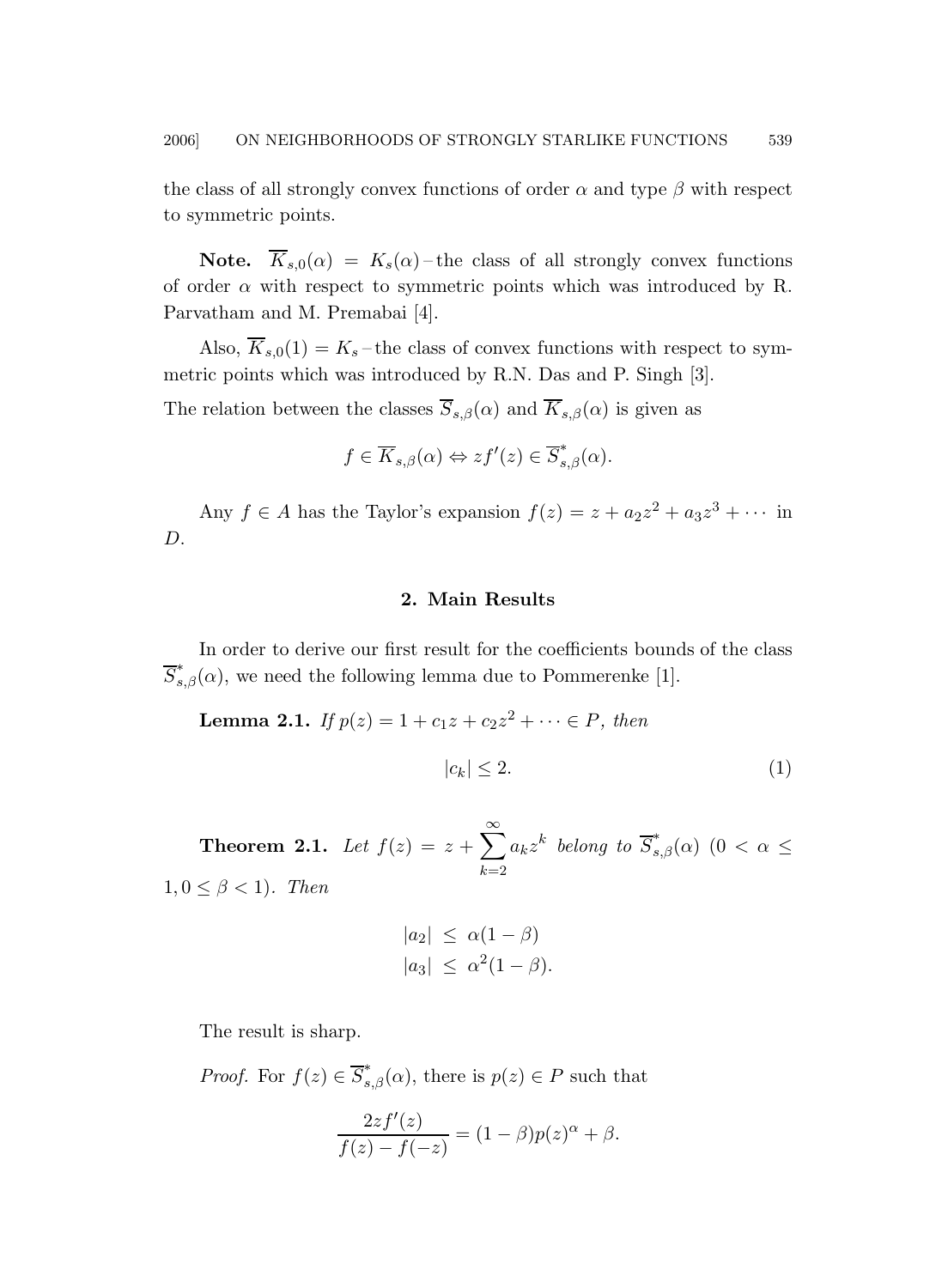$$
2a_2 = \alpha(1-\beta)p_1
$$

and

$$
2a_3 = \alpha(1-\beta)p_2 + \frac{\alpha(\alpha-1)}{2}(1-\beta)p_1^2.
$$
 (2)

By using Lemma 2.1, we get that

$$
|a_2| \leq \alpha(1-\beta)
$$
  

$$
|a_3| \leq \alpha^2(1-\beta);
$$

For  $a_2$ , equality holds if and only if

$$
\frac{2zf'(z)}{f(z) - f(-z)} = (1 - \beta) \left(\frac{1 + \epsilon z}{1 - \epsilon z}\right)^{\alpha} + \beta, \quad |\epsilon| = 1,
$$

and for  $a_3$ , equality holds if and only if

$$
\frac{2zf'(z)}{f(z)-f(-z)} = (1-\beta)\left(\frac{1+\epsilon z^2}{1-\epsilon z^2}\right)^{\alpha} + \beta, \quad |\epsilon| = 1.
$$

This completes our proof.

Now, let us see a characterization formula for  $f$  to be in  $\overline{S}_{s,\beta}^*(\alpha)$  by means of convolution. For this, we need to define convolution of  $f(z) = z + \sum_{k=0}^{\infty} a_k z^k$  $k=2$  $\infty$ k  $\sum^{\infty}$ k

and 
$$
g(z) = z + \sum_{k=2}^{\infty} b_k z^k
$$
 as  $(f * g)(z) = z + \sum_{k=2}^{\infty} a_k b_k z^k$ .

**Definition 2.1.** Let  $S_{s,\beta}^{*'}(\alpha)$  be the class of all functions  $h(z)$  such that

$$
h(z) = \frac{f_2(z) - (te^{\pm i\alpha \frac{\pi}{2}} + \beta) f_3(z)}{1 - (te^{\pm i\alpha \frac{\pi}{2}} + \beta)}; \quad t \in R^+,
$$

where  $f_2(z) = \frac{z}{(1-z)^2}$  and  $f_3(z) = \frac{z}{1-z^2}$ .

Clearly, 
$$
f(z) = f(z) * f_1(z)
$$
,  $zf'(z) = f(z) * f_2(z)$  and  $\frac{f(z) - f(-z)}{2} = f(z) * f_3(z)$ , where  $f_1(z) = \frac{z}{1 - z}$ ,  $f_2(z) = \frac{z}{(1 - z)^2}$  and  $f_3(z) = \frac{z}{1 - z^2}$ .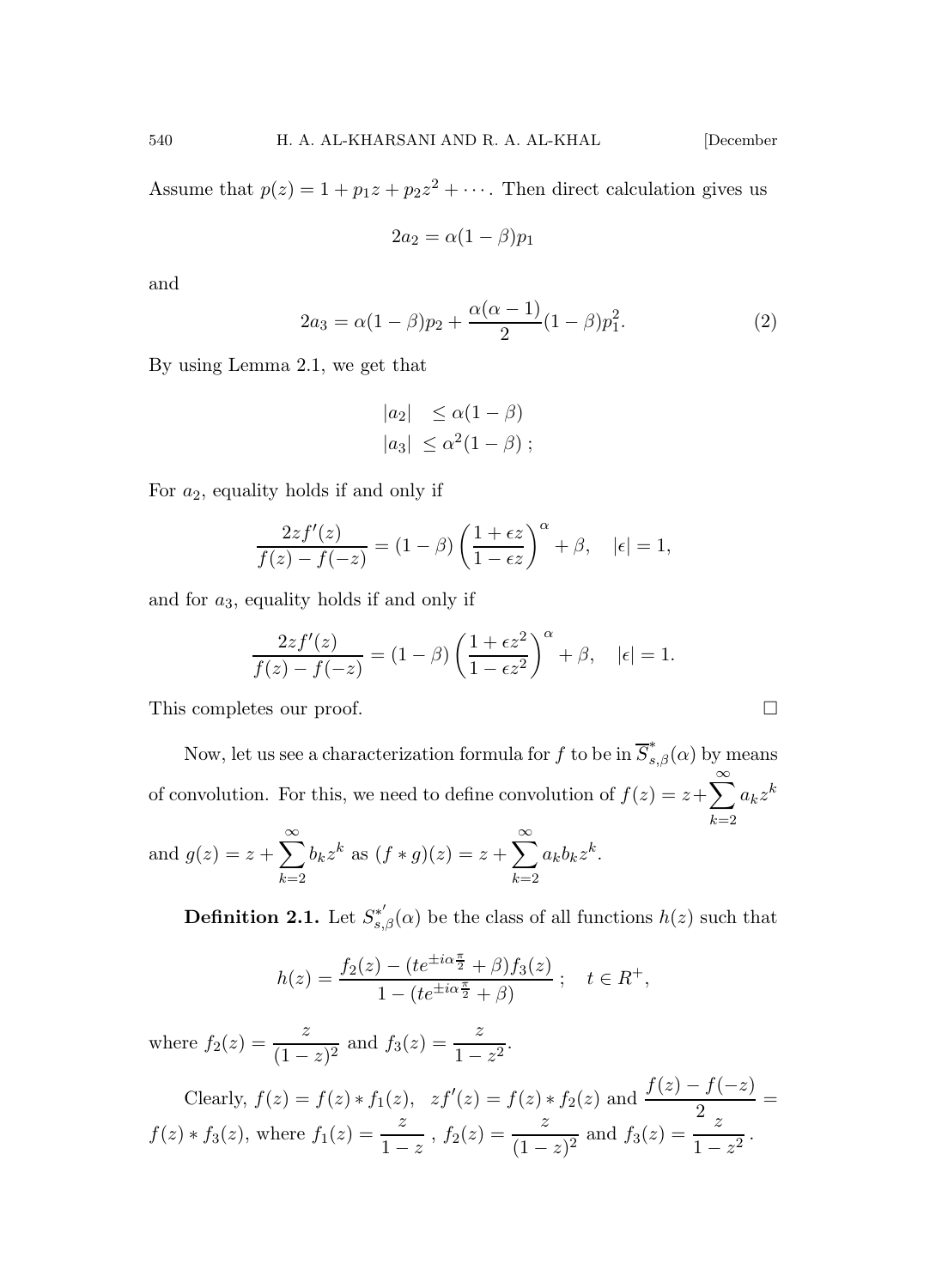Note that  $S_{s}^{*'}$  $s_{s,0}^{*'}(\alpha) = S_s^{*'}$  $s^*(\alpha)$  – the class which was introduced by R. Parvatham and M. Premabai [4].

The characterization formula for f to be in  $\overline{S}_{s,\beta}^*(\alpha)$  is given in the following theorem

**Theorem 2.2.**  $f \in \overline{S}_{s,\beta}^*(\alpha)$  if and only if  $\forall$   $H \in S_{s,\beta}^{*'}(\alpha)$  and  $\forall$   $z \in$ D,  $\frac{(f * H)(z)}{z} \neq 0.$ 

*Proof.* Let us first assume that for  $f \in A$ ,  $\frac{(f * H)(z)}{r}$  $\frac{H\mathcal{G}(z)}{z}\neq 0 \ \ \forall \ H\in S^{*'}_{s,\beta}(\alpha)$ and  $\forall z \in D$ .

From the definition of  $H(z)$ , it follows that

$$
\frac{(f * H)(z)}{z} = \frac{(f * f_2)(z) - (te^{\pm i\alpha \frac{\pi}{2}} + \beta)(f * f_3)(z)}{[1 - (te^{\pm i\alpha \frac{\pi}{2}} + \beta)]z}
$$
  
= 
$$
\frac{zf'(z) - (te^{\pm i\alpha \frac{\pi}{2}} + \beta)\left(\frac{f(z) - f(-z)}{2}\right)}{\left[1 - (te^{\pm \alpha \frac{\pi}{2}} + \beta)\right]z} \neq 0, \quad t \in R^+.
$$

Equivalently,  $\frac{2zf'(z)}{f(z)}$  $\frac{2zf'(z)}{f(z)-f(-z)} \neq te^{\pm i\alpha \frac{\pi}{2}} + \beta, \quad t \in R^+; \text{ or } \frac{2zf'(z)}{f(z)-f(-z)}$  $\frac{2z}{f(z)-f(-z)} - \beta \neq$  $te^{\pm i\alpha\frac{\pi}{2}}, t \in R^+$ . As  $t \in R^+$ ,  $te^{\pm i\alpha\frac{\pi}{2}}$  covers the half lines  $|\arg \omega| = \frac{\alpha\pi}{2}$  $\frac{3}{2}$  and 1  $1-\beta$  $\int 2zf'(z)$  $\frac{2zf'(z)}{f(z)-f(-z)} - \beta$  = 1 at  $z = 0$ . Hence  $2zf'(z)$  $\frac{2zf'(z)}{f(z)-f(-z)} - \beta \in \Omega = \left\{ z \in C : |argz| < \frac{\alpha \pi}{2} \right\}$ 2  $\}$ ;

or  $f \in \overline{S}_{s,\beta}^{*}(\alpha)$ .

Conversely, let  $f \in \overline{S}_s^*$  $\int_{s,\beta(\alpha)}^{\infty}$ . Then

<span id="page-4-0"></span>
$$
\frac{2zf'(z)}{f(z) - f(-z)} - \beta \neq t e^{\pm i\alpha \frac{\pi}{2}}.
$$
 (3)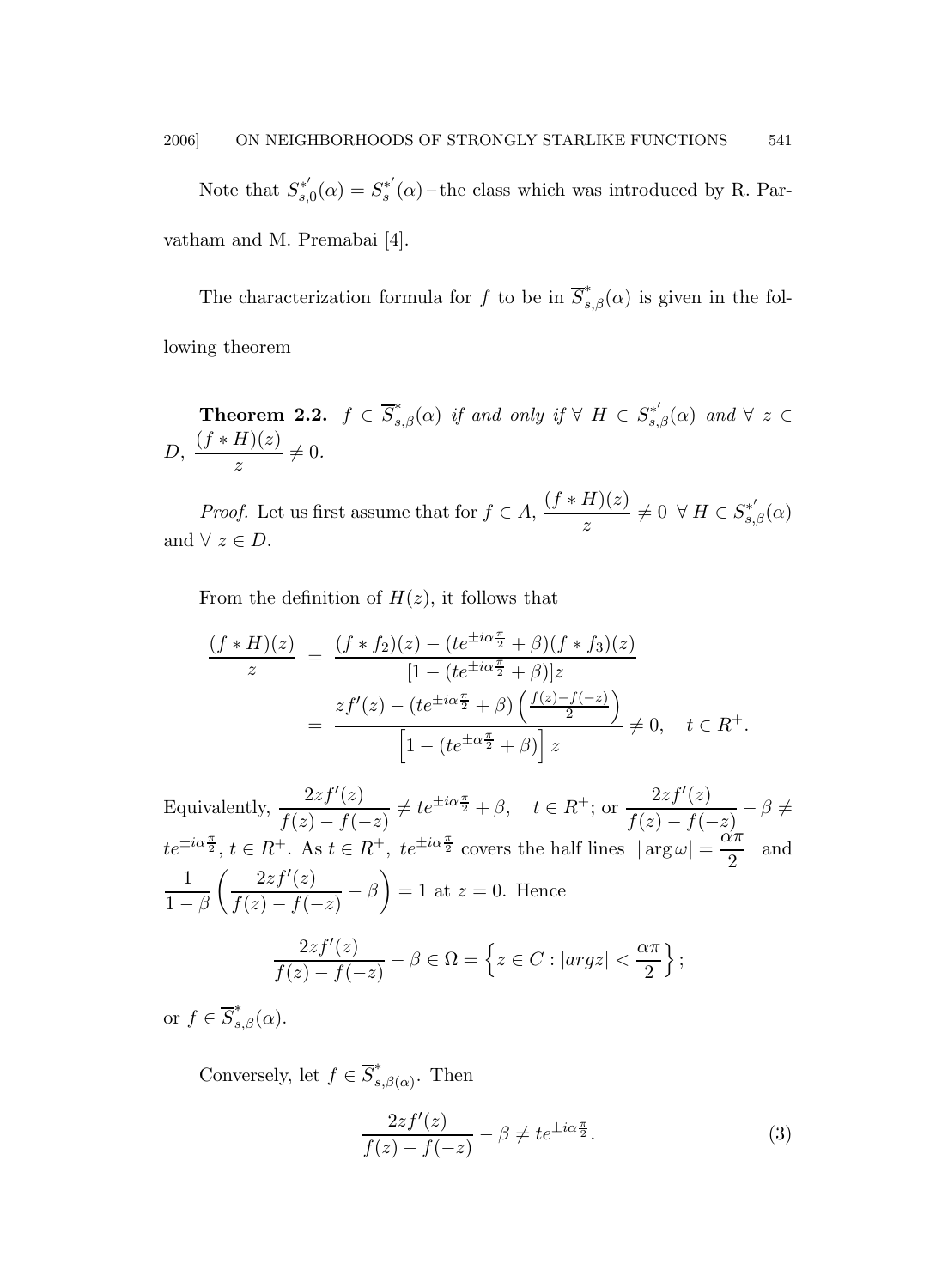.

Now,

$$
\frac{(f * H)(z)}{z} = \frac{(f * f_2)(z) - (te^{\pm i\alpha \frac{\pi}{2}} + \beta)(f * f_3)(z)}{[1 - (te^{\pm i\alpha \frac{\pi}{2}} + \beta)]z}
$$

$$
= \left(\frac{2zf'(z)}{f(z) - f(-z)} - (te^{\pm i\alpha \frac{\pi}{2}} + \beta)\right) \cdot \frac{f(z) - f(-z)}{2z[1 - (te^{\pm i\alpha \frac{\pi}{2}} + \beta)]}
$$

[\(3\)](#page-4-0) gives  $\frac{(f * H)(z)}{z} \neq 0$  in D which completes the proof of the theorem.  $\Box$ 

The notion of  $\delta$ -neighborhood was first introduced by St. Ruscheweyh [5].

**Definition 2.2.** For  $\delta \geq 0$ , the  $\delta$ -neighborhood of  $f(z) = z + \sum_{n=1}^{\infty}$  $k=2$  $a_k z^k \in$ A is defined by

$$
N_{\delta}(f) = \left\{ g(z) = z + \sum_{k=2}^{\infty} b_k z^k; \sum_{k=2}^{\infty} k |a_k - b_k| \leq \delta \right\}.
$$

To investigate the  $\delta$ -neighborhoods of functions belonging to the class  $\overline{S}_{s,\beta}^*(\alpha)$ , we need the following lemmas:

**Lemma 2.2.** Let  $H(z) = z + \sum_{n=1}^{\infty}$  $n=2$  $h_n z^n \in S_{s,\beta}^{*'}(\alpha)$ . Then  $|h_n|$  <  $\sqrt{(n-\beta)^2+2\beta}$  $(1 - \beta) \sin \frac{\alpha \pi}{2}$ for  $n = 2, 3, \ldots$ 

*Proof.* Since  $H(z) \in S_{s,\beta}^{*'}(\alpha)$ , we have

$$
H(z) = \frac{1}{1 - (te^{\pm i\alpha \frac{\pi}{2}} + \beta)} \left[ \frac{z}{(1 - z)^2} - \left( te^{\pm i\alpha \frac{\pi}{2}} + \beta \right) \frac{z}{1 - z^2} \right]
$$
  
= 
$$
\frac{1}{1 - (te^{\pm i\alpha \frac{\pi}{2}} \beta)} [(z + 2z^2 + 3z^3 + \dots + nz^n + \dots) - (te^{\pm i\alpha \frac{\pi}{2}} + \beta)(z + z^3 + z^5 + \dots + z^{2n+1} + \dots)]
$$
  
= 
$$
z + \sum_{n=2}^{\infty} h_n z^n.
$$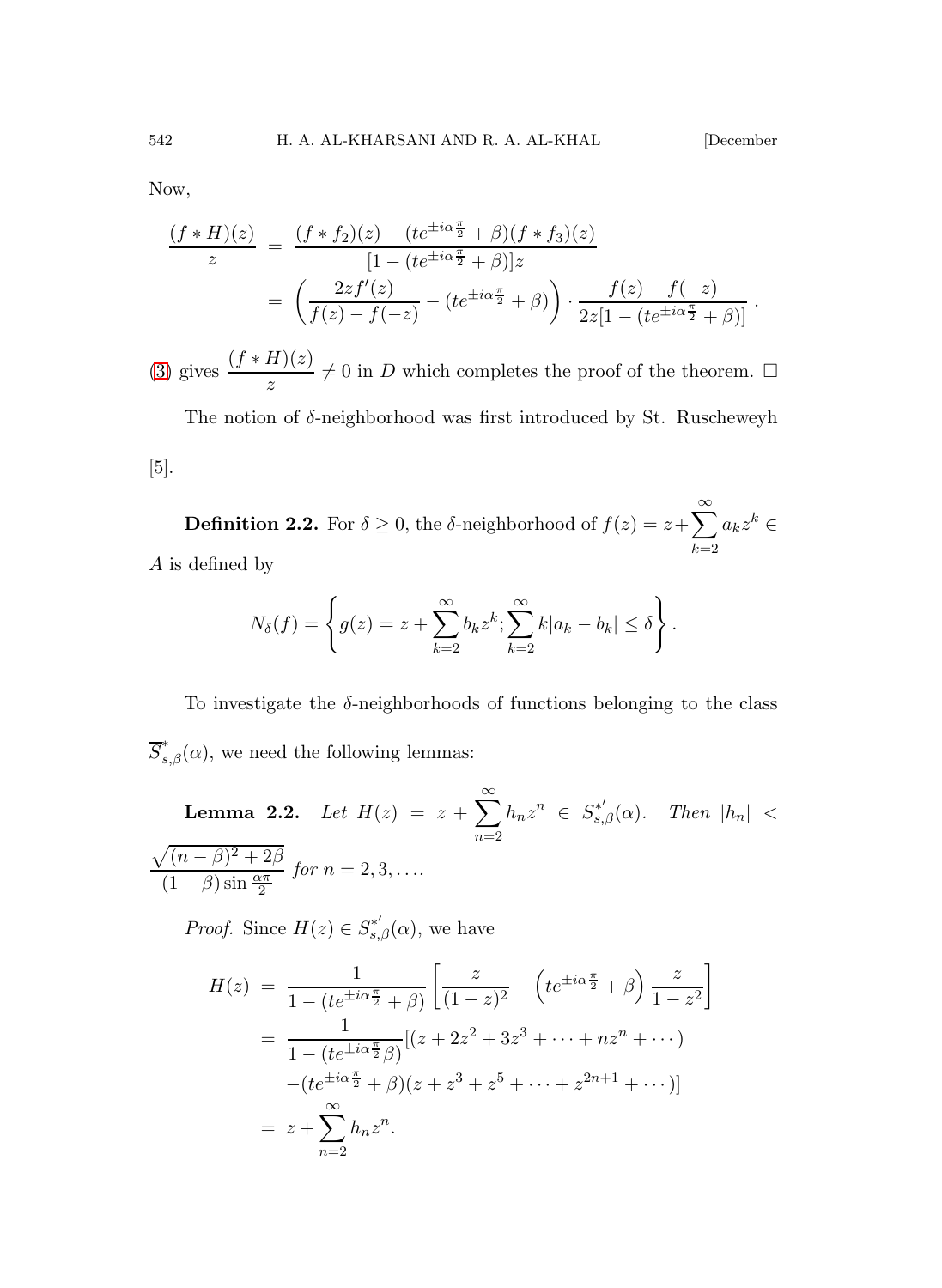Then comparing the coefficients on either side, we get

$$
h_n = \begin{cases} \frac{n}{1 - (te^{\pm i\alpha \frac{\pi}{2}} + \beta)} & \text{when } n \text{ is even,} \\ \frac{n - (te^{\pm i\alpha \frac{\pi}{2}} + \beta)}{1 - (te^{\pm i\alpha \frac{\pi}{2}} + \beta)} & \text{when } n \text{ is odd.} \end{cases}
$$

Hence when  $n$  is odd,

 $\overline{\phantom{a}}$ 

$$
h_n|^2 = \frac{\left[n - (\beta + t \cos \alpha \frac{\pi}{2})\right]^2 + t^2 \sin^2 \frac{\alpha \pi}{2}}{\left(1 - (\beta + t \cos \alpha \frac{\pi}{2})\right)^2 + t^2 \sin^2 \frac{\alpha \pi}{2}}
$$
  
\n
$$
= \frac{n^2 - 2n\beta + \beta^2 + 2(\beta - n)t \cos \frac{\alpha \pi}{2} + t^2}{1 - 2\beta + \beta^2 + 2(\beta - 1)t \cos \frac{\alpha \pi}{2} + t^2}
$$
  
\n
$$
= 1 + \frac{(n^2 - 1) - 2(n - 1)\beta - 2(n - 1)t \cos \frac{\alpha \pi}{2}}{1 - 2\beta + \beta^2 + 2(\beta - 1)t \cos \frac{\alpha \pi}{2} + t^2}
$$
  
\n
$$
= 1 + \frac{(n - 1)\{(n + 1 - 2\beta) - 2t \cos \frac{\alpha \pi}{2}\}}{(1 - \beta)^2 + 2(\beta - 1)t \cos \frac{\alpha \pi}{2} + t^2}
$$
  
\n
$$
\leq 1 + \frac{(n - 1)(n + 1 - 2\beta)}{(1 - \beta)^2 + 2(\beta - 1)t \cos \frac{\alpha \pi}{2} + t^2}
$$
  
\n
$$
\leq \max_t \left\{ 1 + \frac{(n - 1)(n + 1 - 2\beta)}{(1 - \beta)^2 \left[1 - \frac{2t}{1 - \beta} \cos \frac{\alpha \pi}{2} + \left(\frac{t}{1 - \beta}\right)^2\right]} \right\}
$$
  
\n
$$
= 1 + \frac{(n - 1)(n + 1 - 2\beta)}{(1 - \beta)^2 \sin^2 \frac{\alpha \pi}{2}} \quad \text{since } t \geq 0.
$$

Therefore

$$
|h_n| \le \frac{\sqrt{n^2 - \cos^2 \frac{\alpha \pi}{2} + \beta^2 \sin^2 \frac{\alpha \pi}{2} - 2\beta \left(n - \cos^2 \frac{\alpha \pi}{2}\right)}}{\left(1 - \beta\right) \sin \frac{\alpha \pi}{2}}
$$

$$
< \frac{\sqrt{(n - \beta)^2 + 2\beta}}{\left(1 - \beta\right) \sin \frac{\alpha \pi}{2}}.
$$

**Lemma 2.3.** For  $f \in A$  and for every  $\epsilon \in C$  such that  $|\epsilon| < \delta$ , if  $F_{\epsilon}(z) = \frac{f(z) + \epsilon z}{1 + \epsilon} \in \overline{S}_{s,\beta}^{*}(\alpha), \text{ then for every } H \in S_{s,\beta}^{*'}(\alpha), \vert$  $(f * H)(z)$ z  $\begin{array}{c} \begin{array}{c} \begin{array}{c} \end{array} \\ \begin{array}{c} \end{array} \end{array} \end{array}$  $\geq \delta$ ,  $z \in D$ .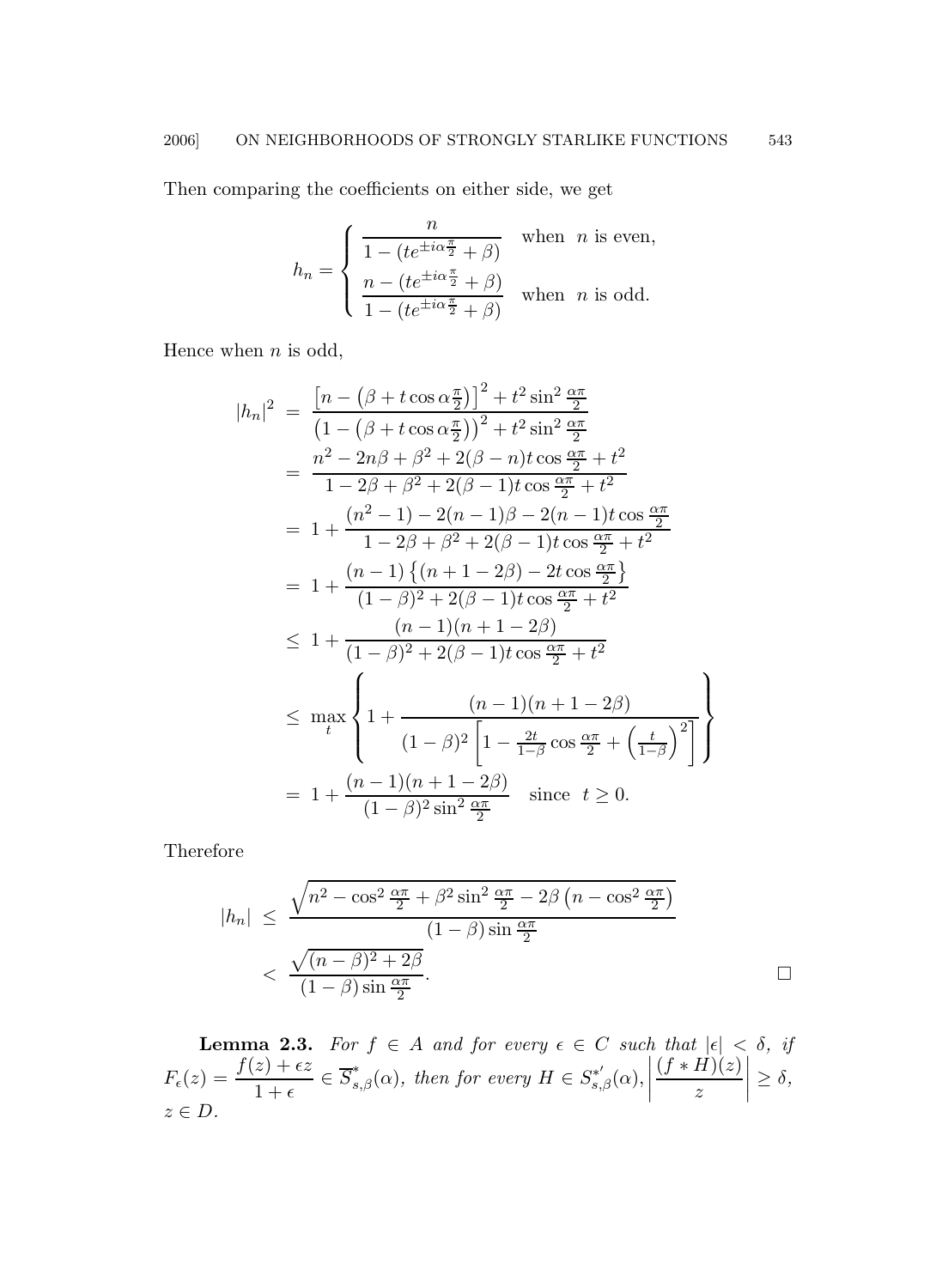*Proof.* Let  $F_{\epsilon} \in \overline{S}_{s,\beta}^{*}(\alpha)$ . Then by Theorem 2.2,  $\frac{(F_{\epsilon} * H)(z)}{z} \neq 0, \forall H$  $\epsilon \in S_{s,\beta}^{*'}(\alpha)$ ,  $z \in D$ . Equivalently,  $\frac{(f * H)(z) + \epsilon z}{(1 + \epsilon)z} \neq 0$  in D or  $\frac{(f * H)(z)}{z}$  $\frac{x}{z}$   $\neq$  $-\epsilon$  which shows that  $\vert$  $(f * H)(z)$ z  $\begin{array}{c} \begin{array}{c} \begin{array}{c} \begin{array}{c} \end{array}\\ \end{array} \end{array} \end{array}$  $\geq \delta$ .

**Theorem 2.3.** For  $f \in A$  and  $\epsilon \in C$ ,  $|\epsilon| < \delta < 1$  assume  $F_{\epsilon}(z) \in$  $\overline{S}_{s,\beta}^*(\alpha)$ . Then

$$
N_{\delta(1-\beta)\sin\frac{\alpha\pi}{2}}(f)\subset \overline{S}_{s,\beta}^*(\alpha).
$$

*Proof.* Let  $H(z) \in S_{s,\beta}^{*'}(\alpha)$  and  $g(z) = z + \sum_{n=1}^{\infty}$  $k=2$  $b_k z^k$  is in  $N_\delta(f)$ . Then

$$
\left| \frac{(g * H)(z)}{z} \right| = \left| \frac{(f * H)(z)}{z} + \frac{((g - f) * H)(z)}{z} \right|
$$
  
\n
$$
\geq \left| \frac{(f * H)(z)}{z} \right| - \left| \frac{((g - f) * H)(z)}{z} \right|
$$
  
\n
$$
\geq \delta - \left| \sum_{k=2}^{\infty} \frac{(b_k - a_k) h_k z^k}{z} \right| \text{ by Lemma 2.3.}
$$

Thus

$$
\left|\frac{(g*H)(z)}{z}\right| \geq \delta - |z| \sum_{k=2}^{\infty} |h_k| |b_k - a_k|
$$
  
> 
$$
\delta - \frac{1}{(1-\beta)\sin\frac{\alpha\pi}{2}} \sum_{k=2}^{\infty} \sqrt{(k-\beta)^2 + 2\beta} |b_k - a_k|.
$$

Since  $g(z) \in N_{\delta}(f)$ , therefore  $g(z) \in N_{\delta'}(f)$  for all  $\delta' > \delta$ . Hence, we get

$$
\left|\frac{(g*H)(z)}{z}\right| > \delta - \frac{\delta'}{(1-\beta)\sin\frac{\alpha\pi}{2}} = 0, \quad \text{for } \delta' = \delta(1-\beta)\sin\frac{\alpha\pi}{2}.
$$

Thus  $\frac{(g * H)(z)}{z} \neq 0$  in D for all  $H \in S_{s,\beta}^{*\prime}(\alpha)$  which means by Theorem 2.2,  $g \in \overline{S}_{s,\beta}^{*}(\alpha)$ ; in other words,  $N_{\delta(1-\beta)\sin\frac{\alpha\pi}{2}}(f) \subset \overline{S}_{s,\beta}^{*}(\alpha)$ .

Next, we will show that the class  $\overline{S}_{s,\beta}^*(\alpha)$  is closed under convolution with functions f which are convex univalent in D, that is,  $(f * g)(z) \in \overline{S}_{s,\beta}^*(\alpha)$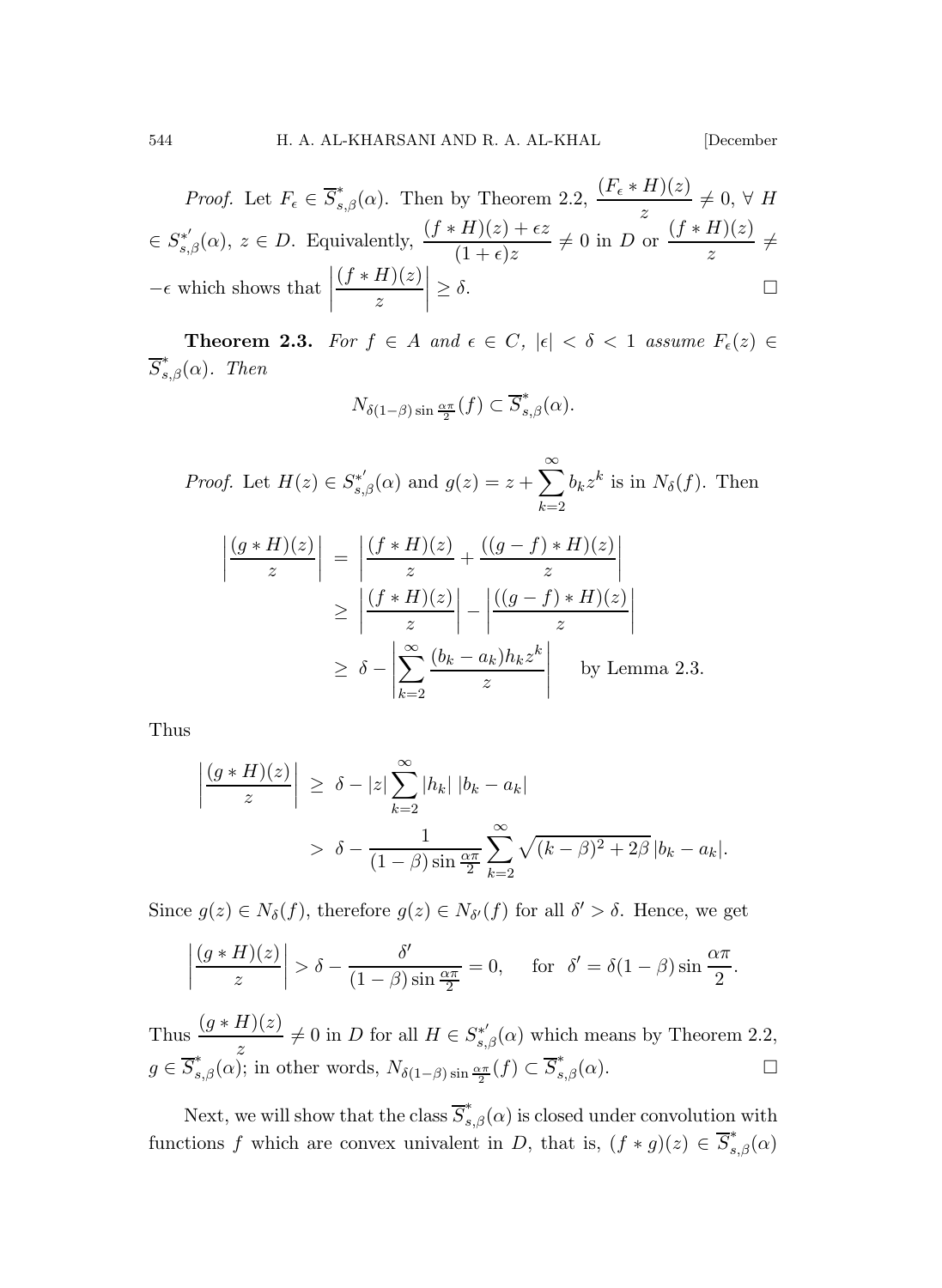whenever  $f \in K$  and  $g \in \overline{S}_{s,\beta}^*(\alpha)$ . For this we shall need the following lemmas:

**Lemma 2.4.** If 
$$
g \in \overline{S}_{s,\beta}^*(\alpha)
$$
, then  $G(z) = \frac{g(z) - g(-z)}{z} \in S^*$ .

*Proof.* Since  $g \in \overline{S}_{s,\beta}^*(\alpha)$ , therefore

$$
\left|\arg\frac{2zg'(z)}{g(z)-g(-z)}-\beta\right|<\frac{\alpha\pi}{2}\text{ in }D
$$

or 
$$
\left(\frac{2zg'(z)}{g(z) - g(-z)} - \beta\right)
$$
 lies in the convex region  

$$
\Omega = \left\{z \in C : |argz| < \frac{\alpha \pi}{2}, \quad 0 < \alpha \le 1\right\}
$$

Hence

$$
\frac{zG'(z)}{G(z)} = \frac{zg'(z)}{2G(z)} + \frac{(-z)g'(-z)}{2G(-z)}.
$$

.

There exists  $\xi_0, \xi_1$  in  $\Omega$  such that

$$
\frac{zG'(z)}{G(z)} = \xi_0 + \xi_1 = \xi_2
$$

for some  $\xi_2 \in \Omega$  since  $\Omega$  is the convex sector. Thus  $G \in \overline{S}^*(\alpha) \subset S^*$  $\Box$ 

**Lemma 2.5.**([6]) If  $\phi$  is a convex univalent function with  $\phi(0) = 0$  =  $\phi'(0)-1$  in D and g is starlike univalent in D, then for each analytic function F in D, the image of D under  $\frac{(\phi * Fg)(z)}{(\phi * g)(z)}$  is a subset of the convex hull of  $F(D)$ .

**Theorem 2.4.** Let  $\phi(z) \in K$ ,  $f(z) \in \overline{S}_{s,\beta}^*(\alpha)$ . Then  $(\phi * f)(z) \in$  $\overline{S}_{s,\beta}^*(\alpha)$ .

*Proof.* Assume  $G(z) = \frac{1}{1-\beta}$  $\int 2zf'(z)$  $\frac{2zf'(z)}{f(z)-f(-z)} - \beta$ . Then for  $F(z) =$  $(\phi * f)(z)$ , we have

$$
2zF'(z) = \phi * 2zf'(z).
$$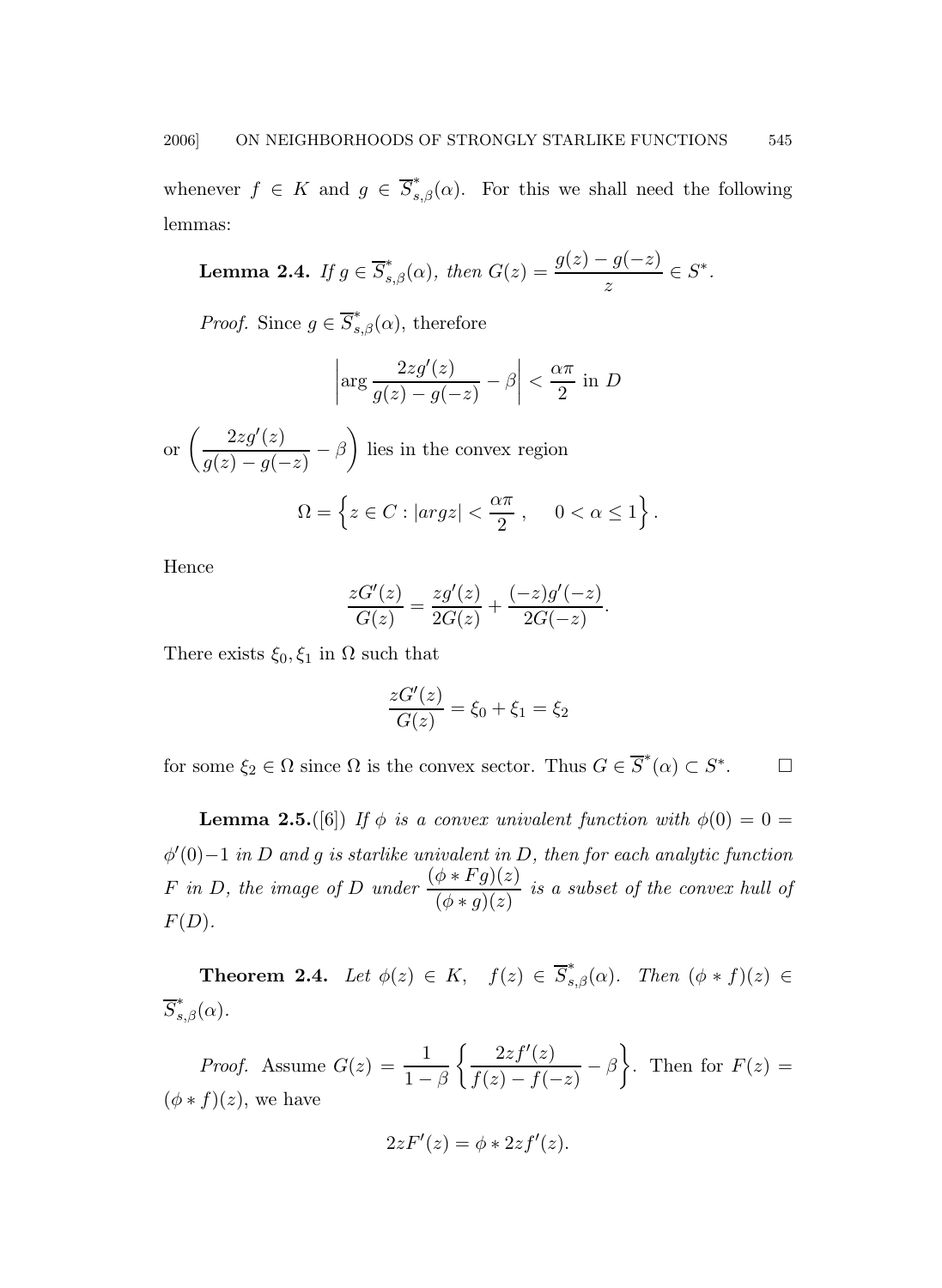Hence

$$
\frac{1}{1-\beta} \left[ \frac{2zF'(z)}{F(z) - F(-z)} - \beta \right] = \frac{\phi * G(f(z) - f(-z))}{\phi * (f(z) - f(-z))}.
$$

By Lemma 2.5, the image of D under  $\frac{\phi * G(f(z) - f(-z))}{\phi * (f(z) - f(-z))}$  is a subset of the convex hull of  $G(D)$ . Then  $G(D) \subset \Omega = \{ \omega : |arg\omega| < \frac{\alpha \pi}{2}$ 2  $\}$  and hence 1  $1-\beta$  $\lceil 2zF'(z)$  $\frac{2zF'(z)}{F(z)-F(-z)} - \beta$  lies in  $\Omega$  which means  $(\phi * f)(z) \in \overline{S}_{s,\beta}^*(\alpha)$ .  $\Box$ 

**Theorem 2.5.** If 
$$
f \in \overline{K}_{s,\beta}(\alpha)
$$
, then  $\frac{f(z)+\epsilon z}{1+\epsilon} \in \overline{S}_{s,\beta}^*(\alpha)$  for  $|\epsilon| < \frac{1}{4}$ .

Proof. Let 
$$
f(z) = z + \sum_{k=2}^{\infty} a_k z^k
$$
. Then  
\n
$$
\frac{f(z) + \epsilon z}{1 + \epsilon} = \frac{z(1 + \epsilon) + \sum_{k=2}^{\infty} a_k z^k}{1 + \epsilon}
$$
\n
$$
= \frac{f(z) * \{z(1 + \epsilon) + \sum_{k=2}^{\infty} z^k\}}{1 + \epsilon}
$$
\n
$$
= f(z) * \frac{\left(z - \frac{\epsilon}{1 + \epsilon} z^2\right)}{1 - z} = f(z) * h(z),
$$

where  $h(z) =$  $z-\frac{\epsilon}{1+}$  $\frac{\epsilon}{1+\epsilon}z^2$  $\frac{1+\epsilon}{1-z}$ . Now,

$$
\frac{zh'(z)}{h(z)} = \frac{z - \frac{2\epsilon}{1+\epsilon}z^2}{z - \frac{\epsilon}{1+\epsilon}z^2} + \frac{z}{1-z}
$$

$$
= \frac{-\rho z}{1-\rho z} + \frac{1}{1-z}, \text{ where } \rho = \frac{\epsilon}{1+\epsilon}.
$$

Hence  $|\rho| < \frac{|\epsilon|}{1}$  $\frac{|\epsilon|}{1-|\epsilon|}<\frac{1}{3}$  $\frac{1}{3}$  gives  $|\epsilon| < \frac{1}{4}$  $\frac{1}{4}$ . Thus

$$
\operatorname{Re}\left(\frac{zh'(z)}{h(z)}\right) \ge \frac{1-2|\rho| \; |z| - |\rho| \; |z|^2}{(1-|\rho| \; |z|)(1+|z|)} > 0
$$

if  $|\rho|$   $(|z|^2 + 2|z|) - 1 < 0$ . This inequality holds for all  $\rho < \frac{1}{2}$  $\frac{1}{3}$  and  $|z| < 1$ ,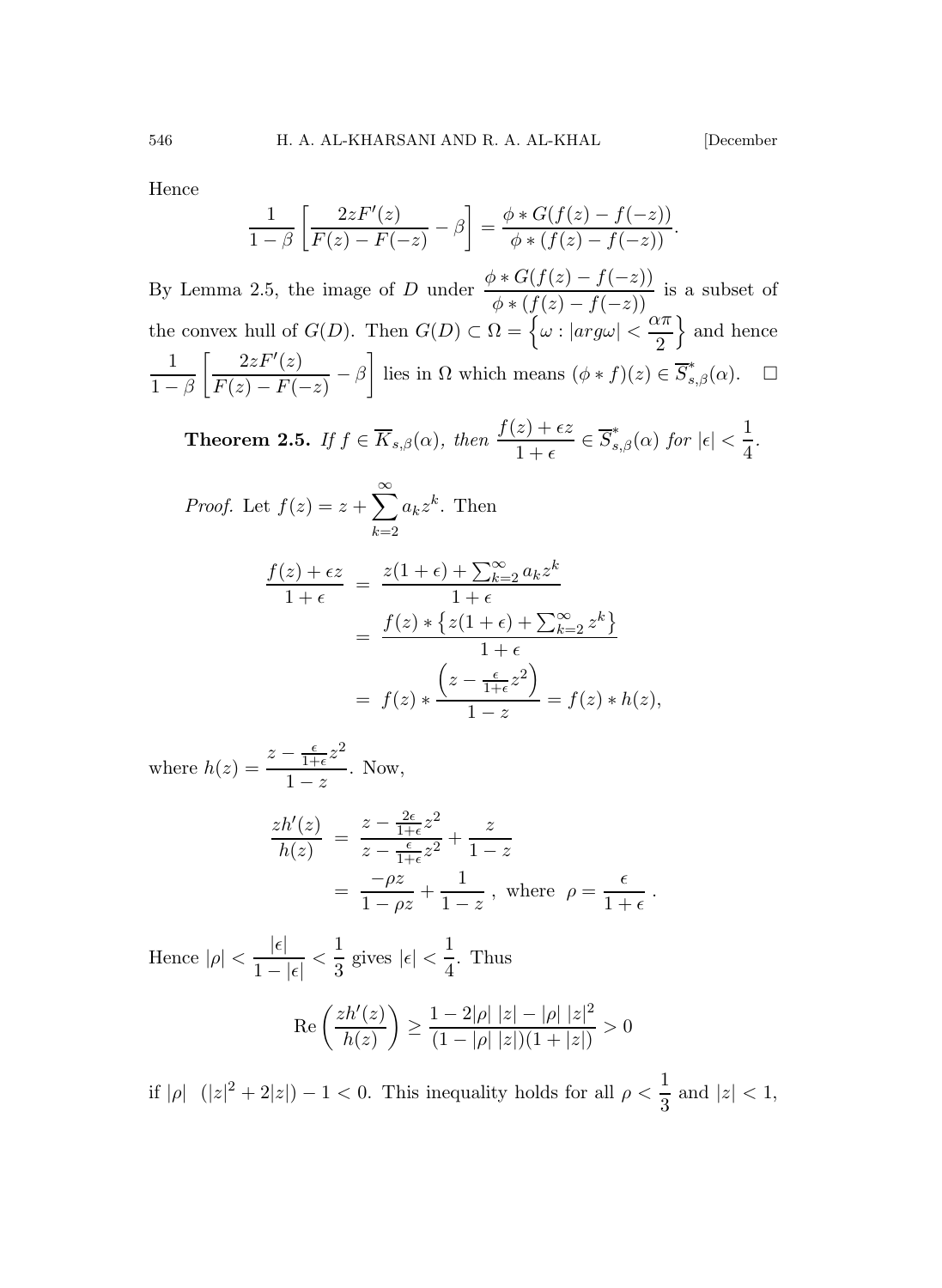which is true for  $|\epsilon| < \frac{1}{4}$  $\frac{1}{4}$ . Therefore *h* is starlike in *D* and so

$$
\int_0^z \frac{h(t)}{t} dt = z + \sum_{k=2}^\infty \frac{h_k z^k}{k} = h(z) * \log\left(\frac{1}{1-z}\right)
$$

is convex for  $|\epsilon| < \frac{1}{4}$ 4

$$
(f * h)(z) = (h * f)(z) = \left[ h(z) * \left( z f'(z) * \log \left( \frac{1}{1 - z} \right) \right) \right]
$$

$$
= z f'(z) * \left[ h(z) * \log \left( \frac{1}{1 - z} \right) \right]
$$

$$
f(z) \in \overline{K}_{s,\beta}(\alpha) \implies z f'(z) \in \overline{S}_{s,\beta}^*(\alpha) \text{ and } h(z) * \log \left( \frac{1}{1 - z} \right) \in K.
$$

Now, by Theorem 2.4, we have

$$
zf'(z) * [h(z) * \log\left(\frac{1}{1-z}\right)] \in \overline{S}_{s,\beta}^*(\alpha).
$$

Thus

$$
(f * h)(z) = \frac{f(z) + \epsilon z}{1 + \epsilon} \in \overline{S}_{s,\beta}^*(\alpha).
$$

**Theorem 2.6.** Let  $f \in \overline{K}_{s,\beta}(\alpha)$ . Then

$$
N_{\frac{1}{4}(1-\beta)\sin\frac{\alpha\pi}{2}}(f) \subset \overline{S}_{s,\beta}^*(\alpha).
$$

*Proof.* Let  $f \in \overline{K}_{s,\beta}(\alpha)$ . Then from Theorem 2.5, we have  $\frac{f(z) + \epsilon}{1 + \epsilon} \in$  $\overline{S}_{s,\beta}^*(\alpha)$  for  $|\epsilon| < \frac{1}{4}$  $\frac{1}{4}$ . Then an application of Theorem 2.3 gives  $N_{\frac{1}{4}(1-\beta)\sin\frac{\alpha\pi}{2}}(f) \subset \overline{S}^*_{s,\beta}(\alpha).$ 

## References

1. C. Pommerenke, Univalent functions, Vandenhoeck and Ruprecht, Göttingen, 1975.